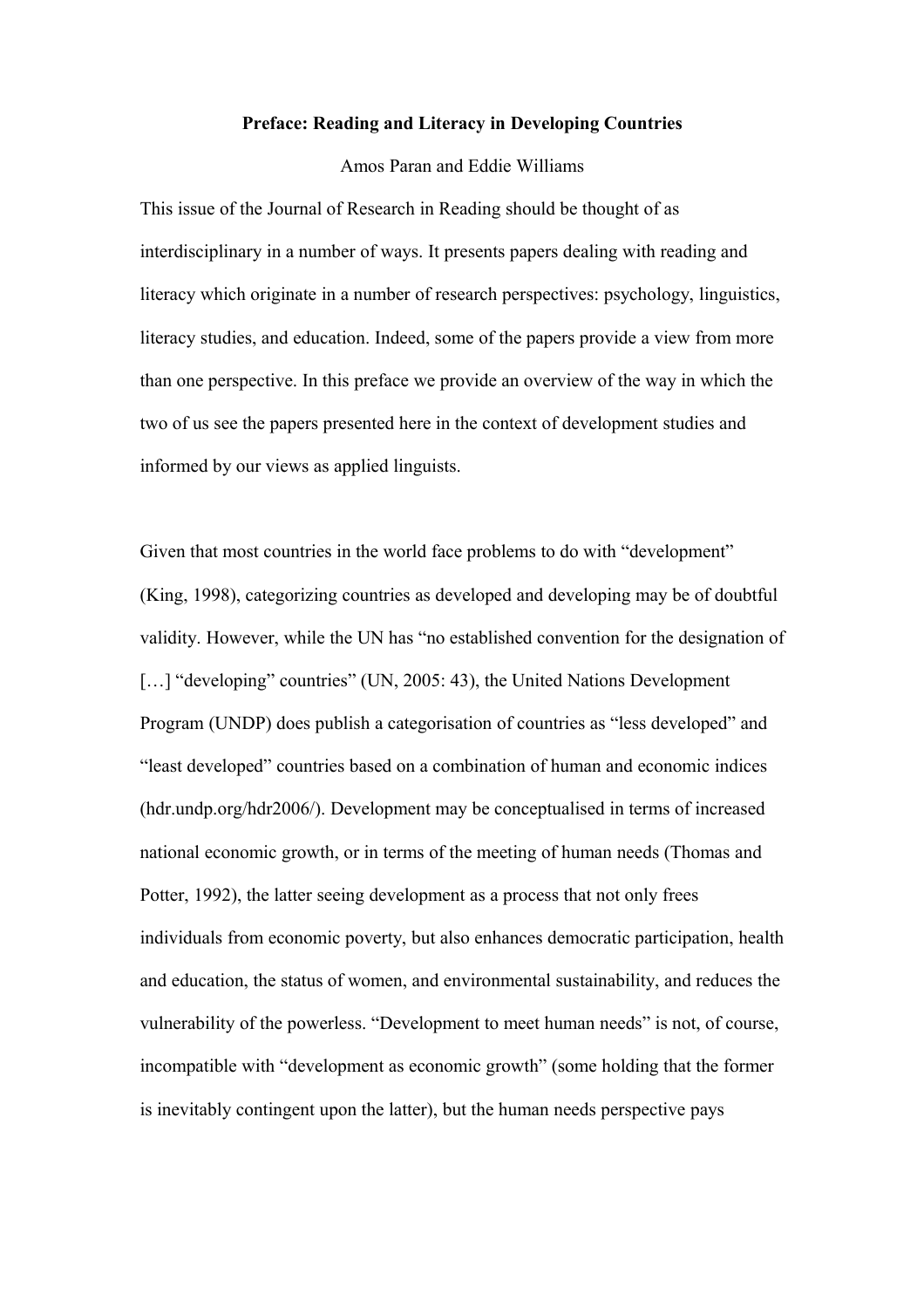particular attention to the manner in which growth is achieved, in which the results are distributed, and in which people are affected.

There has, of course, long been a belief that investment in literacy would have a positive effect in developing countries. Anderson (1966), for example, estimated that an adult literacy rate of about 40% was needed for economic development, although he adds that that level would not be sufficient if societies lacked other support systems. Indeed, the failure of the Experimental World Literacy programme, organised by UNESCO in 11 countries from 1967 to 1972, to generate development in those countries, provided evidence that literacy alone cannot be a causal factor in development.

However, although literacy may not be a sufficient condition for economic development, there is ample evidence that it is a necessary condition or an "instrumental" one, in the words of Olson and Torrance (2001: xi). Thus Azariadis and Drazen (1990), who looked at the development history of 32 countries from 1940 to 1980, concluded that not one of the countries where the threshold level of labour force educational quality, including literacy, was not met, managed to achieve rapid growth*.* Moock and Addou (1994) suggest that this threshold represents a level of education where literacy and numeracy skills attained are sufficient to be retained and rewarded in later life. If we accept such propositions, it is indeed ironic - although quite comprehensible - that in developing countries, where it might have had most to contribute, fundamental research into reading is relatively scarce.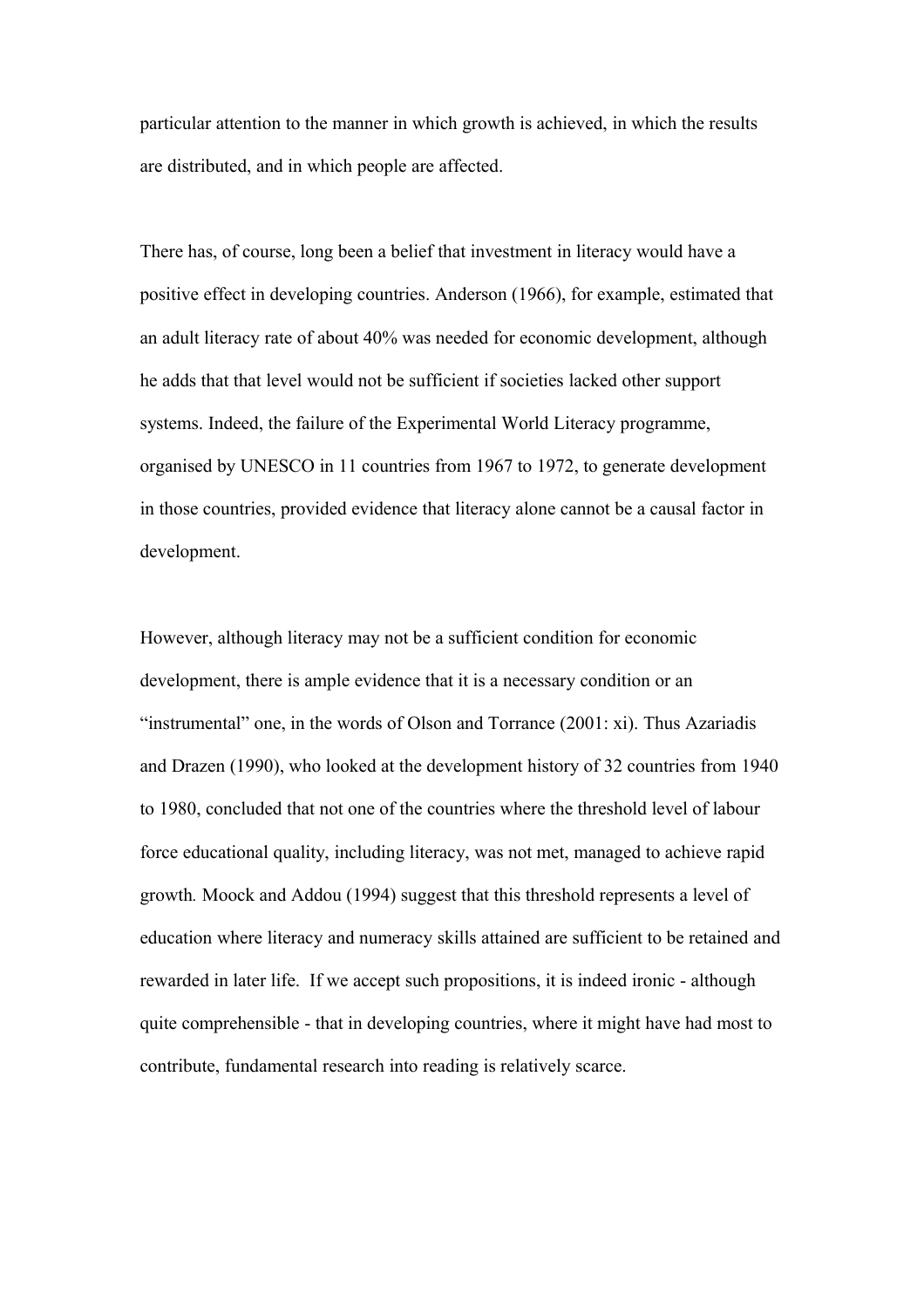However, while there is a dearth of research into reading as an individual capacity in developing countries, recent years have seen increasing research into social practices of literacy in developing countries - represented within the work of Blommaert (2005), Martin-Jones and Jones (2000), McKay and Hornberger (1996), Rassool (1999), and Street (2001; 1995; 1984), among others. Proponents of the social approach to reading talk of a complex of literacy *practices* and focus on literate *behaviour* which is "dependent on the social context" (McKay 1996: 421). Underlying such practices or behaviour, however, there must be individual processing, acknowledged in the observation of McKay (1996:421) that "literacy is a complex interplay between both individual skills and social knowledge." In other words, to create meaning at the functional, informational and personal levels through reading, an individual must be capable of (at the very least) understanding the language of the text, and the conventions of the associated orthography. This is the basis of reading for comprehension, with students who can generate meaning from the text independently, which is essential to formal education, which is in turn instrumental in development. To make such a claim does not mean that reading should be regarded solely from a psycholinguistic meaning-making perspective, but that there is a place for both the psycholinguistic and the social in attempts to illuminate the roles of reading in today's world: in the words of Triebel (2001: 42) "literacy and the process of becoming literate is more than alphabetisation on the level of the individual. Literacy cannot be separated from politics, social structure, culture or economy".

It should come as no surprise that four of the six papers in this volume feature African countries, given the history of African colonisation, and the fact that the introduction of colonial languages "froze the opportunity for development of almost all African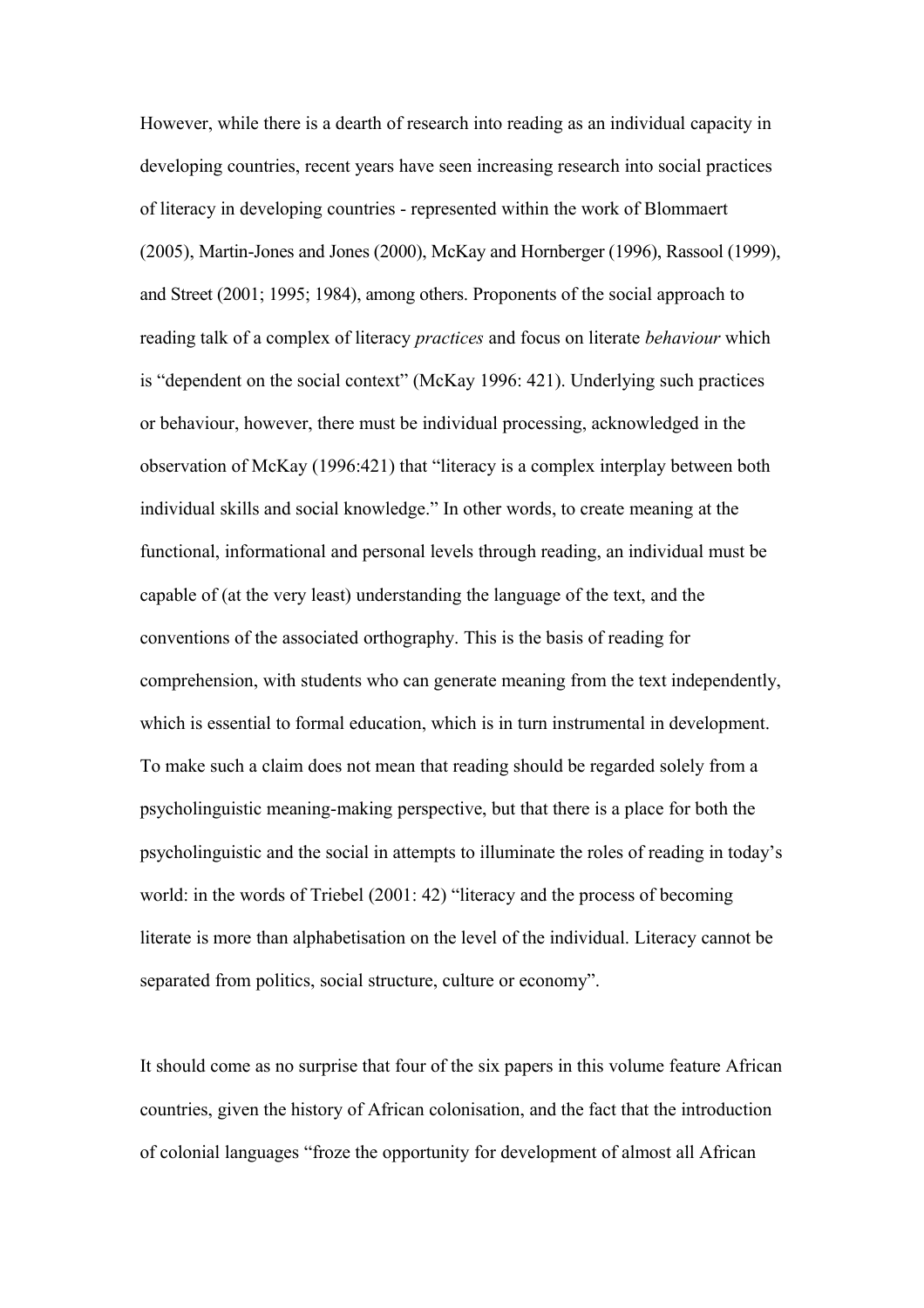languages" (Spencer, 1985: 391), a point echoed by Mazrui (1996). Phillipson and Skutnabb-Kangas (1994), point to the same effect with respect to the development of African languages to meet school subject needs; what little publishing there is in these languages tends to be educational publishing at primary level. This situation leads to a debilitating vicious circle: many African countries have print-poor African language environments, since there is very publication in these languages: one reason for this is that few people are fluent readers in the languages because they have had no, or very little, reading instruction in them (see also the papers in this volume by Pretorius and Mampuru, and by Hunt). This also means the bulk of research on reading and on literacy, has come from "the North", indeed, it has in particular in recent decades come from English-speaking countries, and has focused on English.

This leads us to another important factor: English and its role in a globalised world. One of the most obvious consequences of the extensive geographic and temporal range of colonisation (from the invasion of Wales in the  $13<sup>th</sup>$  century to the take-over of Tanganyika in the  $20<sup>th</sup>$ ), is that English has achieved exoglossic status in some 75 countries (Crystal, 2003: 60), a status now bolstered by globalisation which depends on, and fosters, massive deployment of English as an international language in commerce, leisure and diplomacy. The language currently dominates the educational domain in developing countries, and the reading problems that such dominance generates are reflected in some of the papers in this special issue.

As an ex-colonial language, English flourishes in Africa and India, where the ambitions of politicians to promote modernisation through industrial development, tourism and international commerce are widely perceived as dependent on English.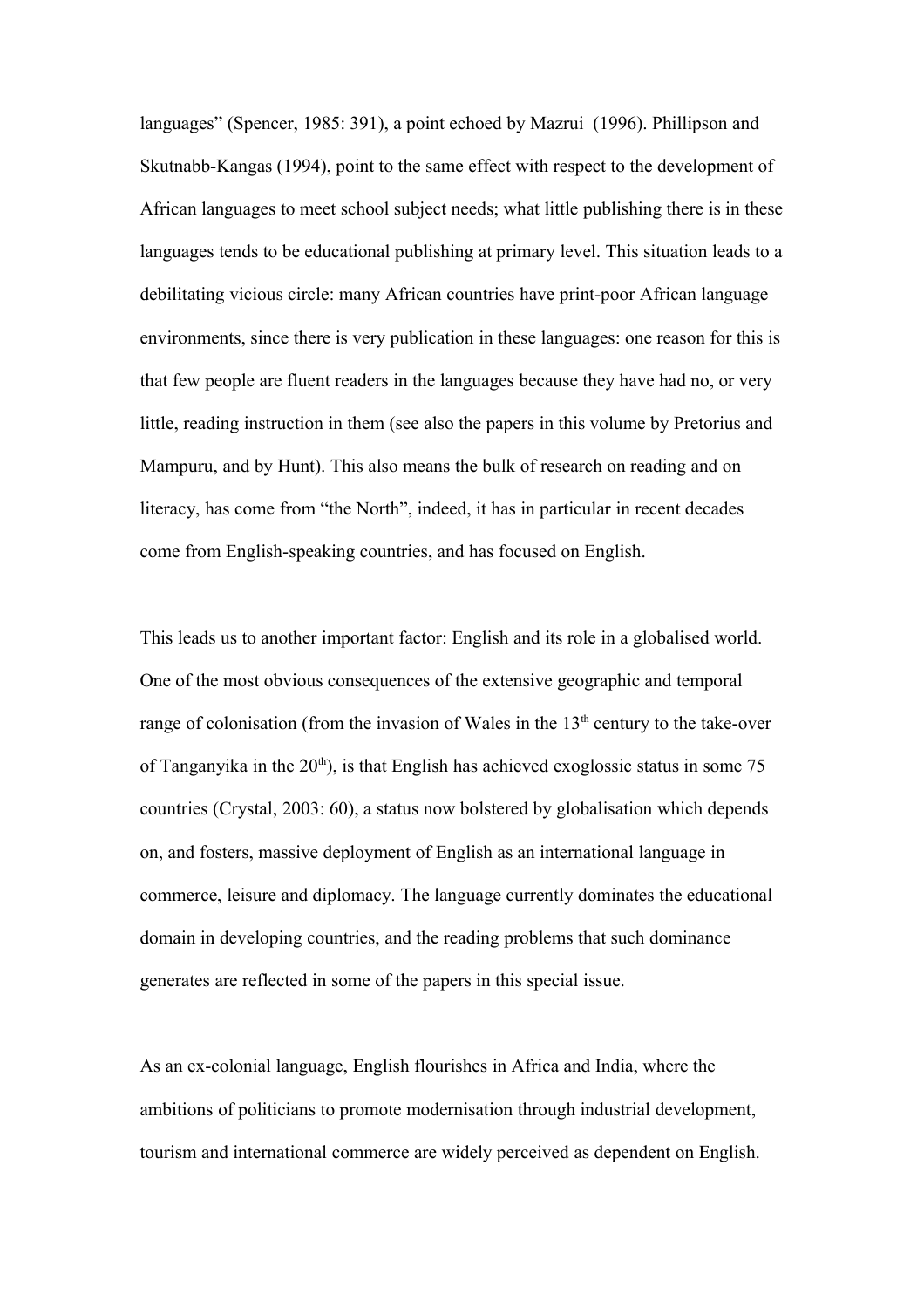Furthermore, the overriding concern of politicians in multilingual ex-colonial countries was with unification - at least at the level of civil administration – and this led them to favour English, with the primary school seen as a crucial instrument that would achieve this. Thus in 1976 the Zambian MOE claimed that:

[F]or the sake of communication between Zambians whose mother tongues differ and *in order to promote the unity of the nation***,** it is necessary for all Zambian children to learn the national language as early as possible, and to use it confidently" (MOE [Zambia], 1976: para 47 – italics added).

The national language referred to in this quote is in fact English, ideologized and promoted as crucial for national unification (c.f. Blommaert, 1999: 31). However, while opting for English may succeed in preventing conflict in the educational arena between competing language groups, it has created division between, on the one hand, those who have good access to it, typically members of the reasonably well-off urban groups, and, on the other hand, those who do not, typically the members of poor urban and especially rural groups. Heugh (1999: 306) claims:

[T]he role of superimposed international languages has been hugely overestimated in their capacity to serve the interests of the majority on the continent [...] these languages serve only the interests of the élites.

Most families and students in developing countries are enthusiastic supporters of English-dominated education practices, seeing English as a bridge to the hoped-for salaried post, although in reality the use of the in education language is a barrier to fluent literacy for the vast majority. A wealth of research supports the view that literacy teaching in a language already known to the learners, typically their mother tongue, is more likely to succeed than teaching in a language children meet for the first time as they enter the classroom. Elley (1994), reporting on a survey of 32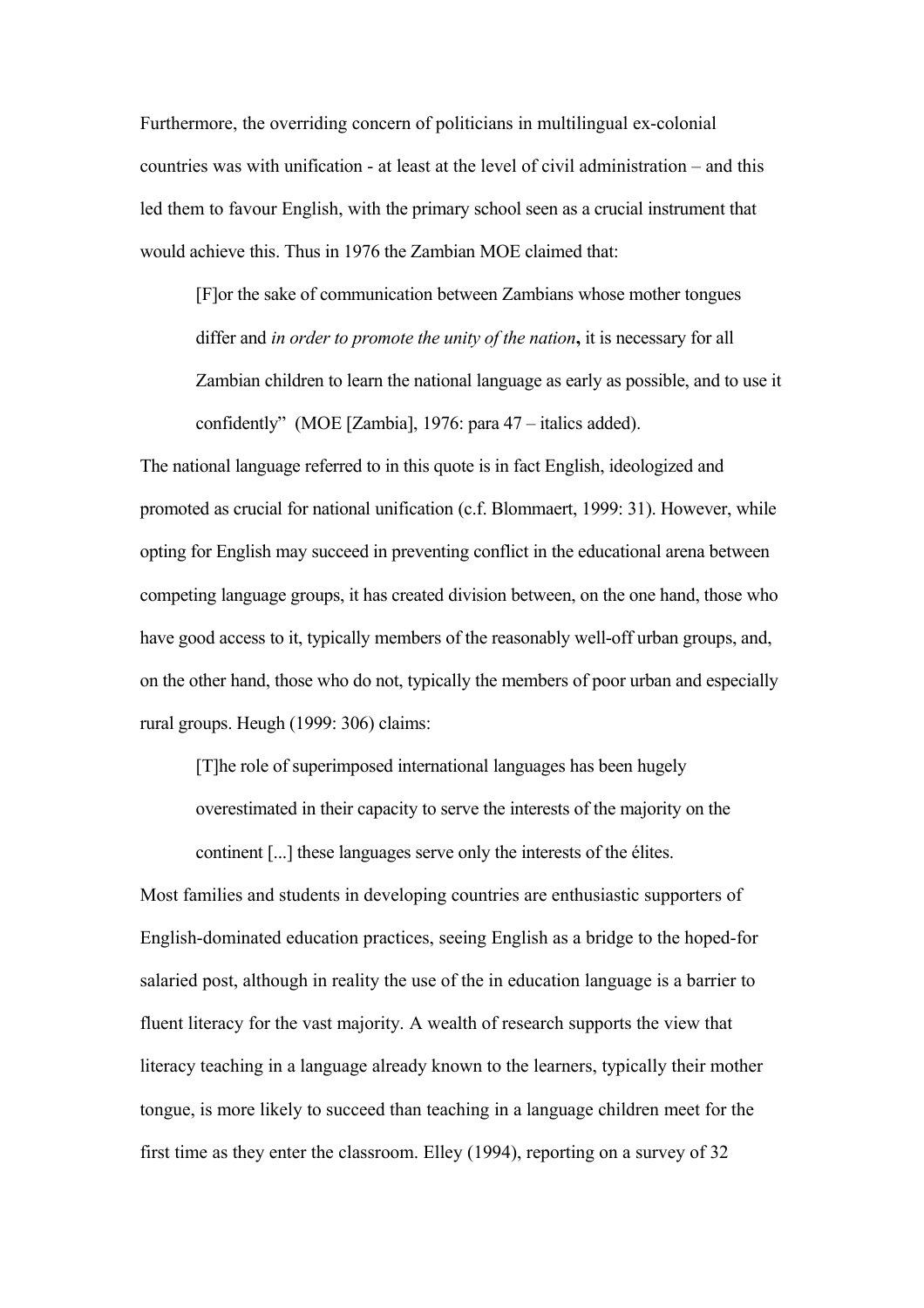countries, found that students whose home language differed from the school language performed less well on reading tests than those who were tested in their home language. The situation in Sub-Saharan Africa, where exoglossic languages (English, French and Portuguese) dominate primary education, gives particular cause for concern (Bamgbose, 1991: 81; Rubagumya, 1990: 2). Large-scale research carried out in southern African countries on behalf of UNESCO by the Southern Africa Consortium for Monitoring Educational Quality (SACMEQ) found ample evidence in the countries of the region that the vast majority of primary school pupils were not able to read adequately in English, the sole or dominant language of instruction (Kulpoo 1998; Machingaidze, Pfukani & Shumba. 1998; Milner, Chimombo, Banda & Mchikoma. 2001; Nassor & Mohammed 1998. Nkamba & Kanyika 1998; Voigts, F. 1998).

Conversely, beneficial effects flow from use of the mother tongue, or a known language, in reading: research from Nigeria, Mali, Kenya and Tanzania, summarised by the Association for the Development of African Education (1996), supports this view, while in Burundi Eisemon *et al*. (1989) found that in tests of comprehension with year 6 students in Burundi, scores were significantly higher for Kirundi versions rather than French versions. Williams (1996) found that year 5 pupils in Malawi primary schools have largely achieved reading proficiency in their local language, Chichewa (the language of instruction for years 1 to 4). One reason for the positive findings for reading in a first (or familiar) language, is almost certainly that the initial stages of beginning reading are much easier, since psycholinguistic guessing strategies based on knowledge of that language can be brought into play, and students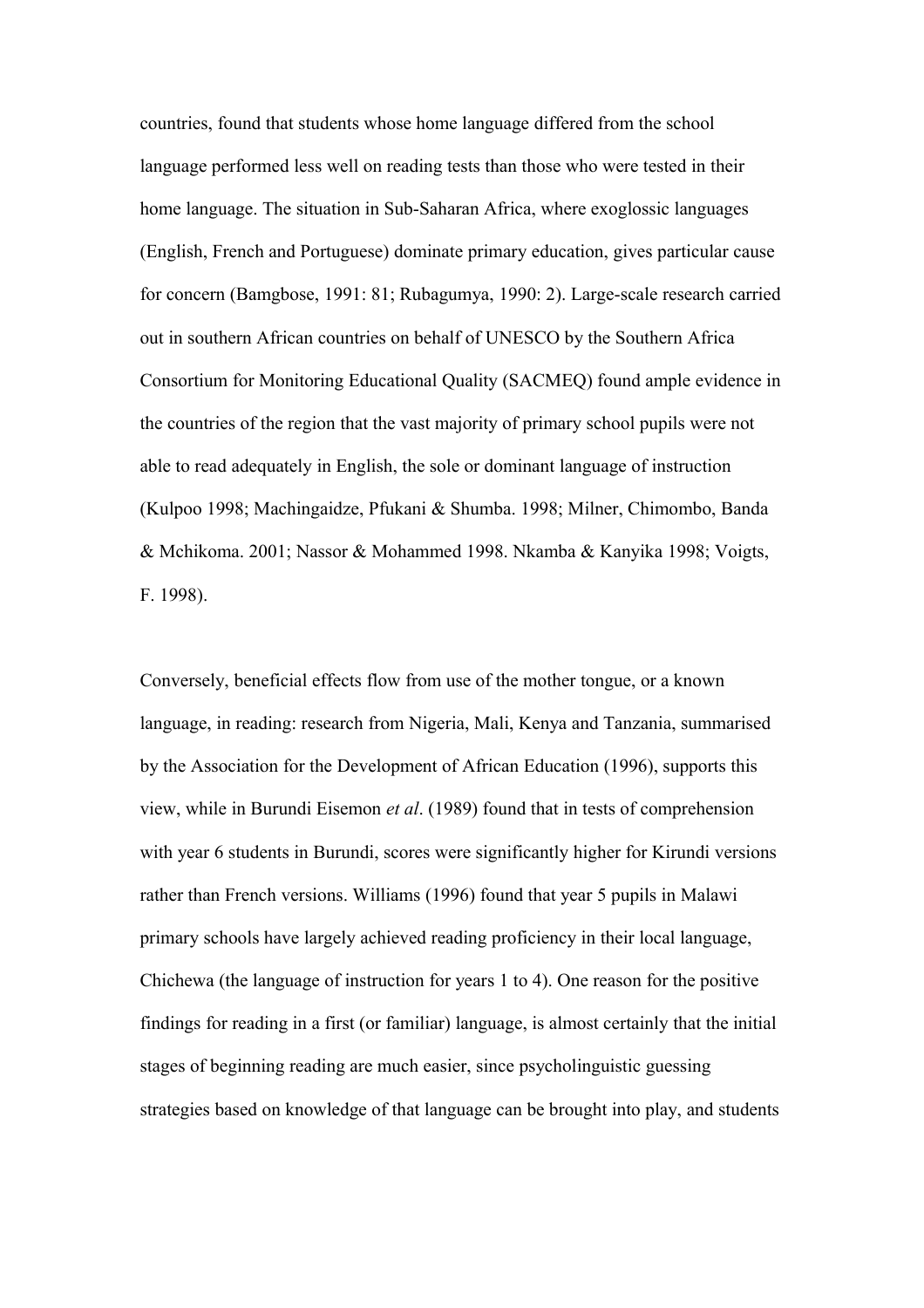use language knowledge to help them read, rather than use reading to help them learn the language, as is so often the case in reading English as L2.

## **Papers in this issue**

The papers in this special issue consider a range of questions, from micro issues such phonological awareness in different scripts, to the way in which social practices in reading may be relevant to enhancing formal education. There is, however, a sense that the English language is ever present in the background – no paper fails to make mention of the language. Neither can one forget that developing countries are by definition economically poor countries, and that the research reported here has been conducted in a context where infrastructure may be weak, and where many people have serious material needs.

The paper by Nag Arulmani reports a 2 year longitudinal study carried out in India which investigated the reading of five to ten year olds in Kannada, an alphasyllabary. It found that phoneme awareness is slower to emerge in Kannada than English and that orthographic knowledge takes longer to master in the Kannada orthography. Mishra & Stainthorpe, likewise reporting on work from India, investigated the relationships between phonological awareness and reading in Oriya and English. The results showed that phonological awareness in Oriya contributed significantly to reading Oriya but not for the children in the English medium schools. That papers dealing with such micro-issues nonetheless bring issues of English into their work is eloquent testimony of its pervasive effect in the educational enterprise.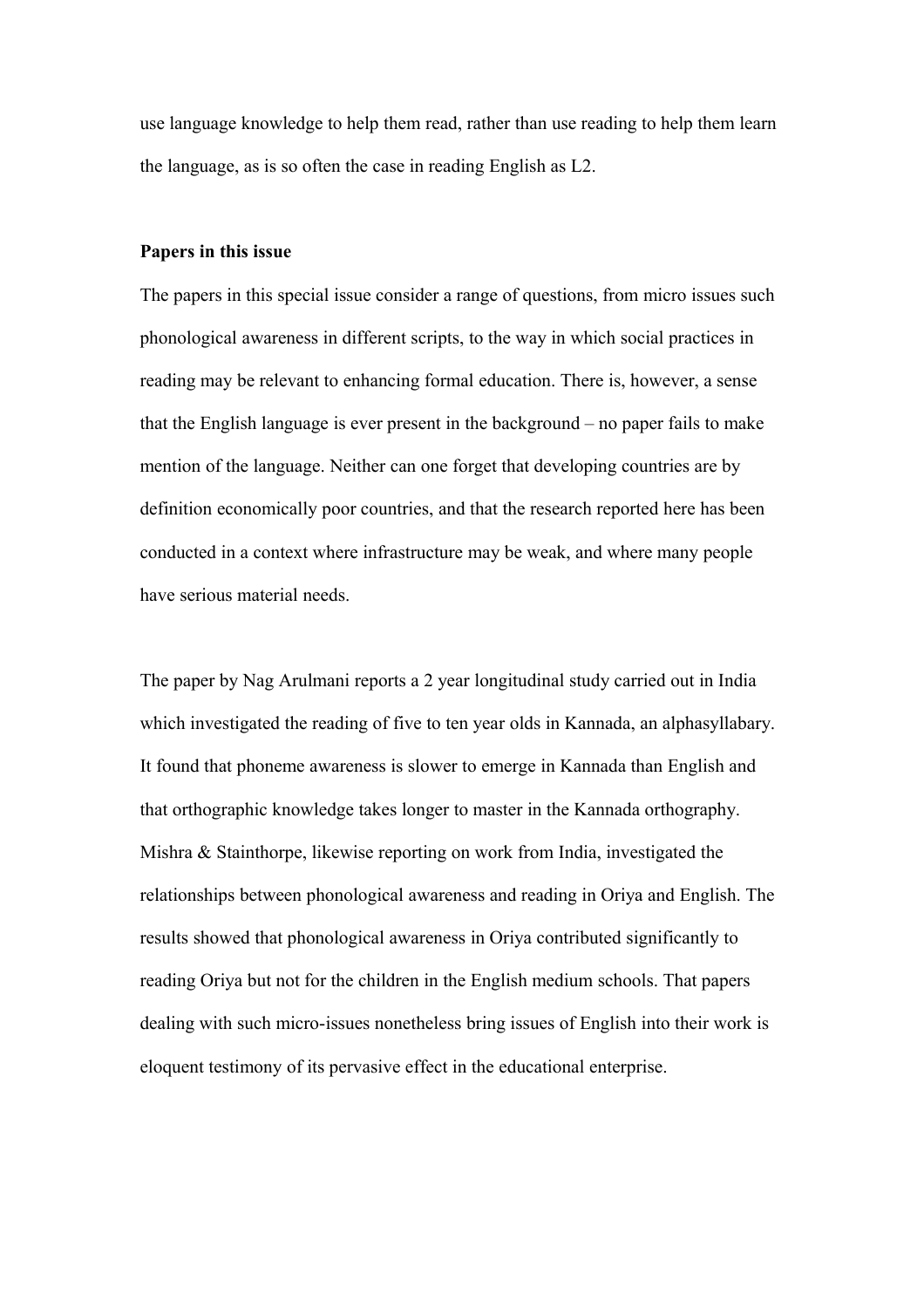The next paper brings more fully into focus the problem of reading in exoglossic languages in developing countries. Pretorius and Mampuru investigate the effect of L1 proficiency on L1 reading, and of L2 reading on L1 reading, in bilingual settings when readers have few opportunities for extensive reading in their L1. They concluded that L2 reading contributed more variance to L1 reading than L1 proficiency (yet again an indication of the dominance of English in school settings), thereby highlighting the need for more cross-linguistic reading research in different educational settings.

The paper by Williams reports on the evaluation of an extensive reading programme in English in primary schools in Malawi: the purpose was quite simply to improve English reading at that level. The finding was that the programme did not have the expected positive effect on reading in English, and Williams concludes that implementing educational innovations in Malawi requires from the outset greater sensitivity to the cultural-educational context, and more critical engagement from Malawians. In a rather more ambitious vein, the next paper by Hunt describes an attempt to establish reading for pleasure in an African language as a social practice, and sees school as mediating with the extra-scholastic community, to produce 'culturally relevant' materials. But mastery of English is still seen as the *sine qua non* of educational achievement, and danger is that community languages will continue to be neglected as educational resources.

Finally, the paper by Openjuru and Lyster look at social practice of reading in Uganda. They document Christianity as one of the major influences on local literacy practices in rural community life. Here again the status of English is revealed in that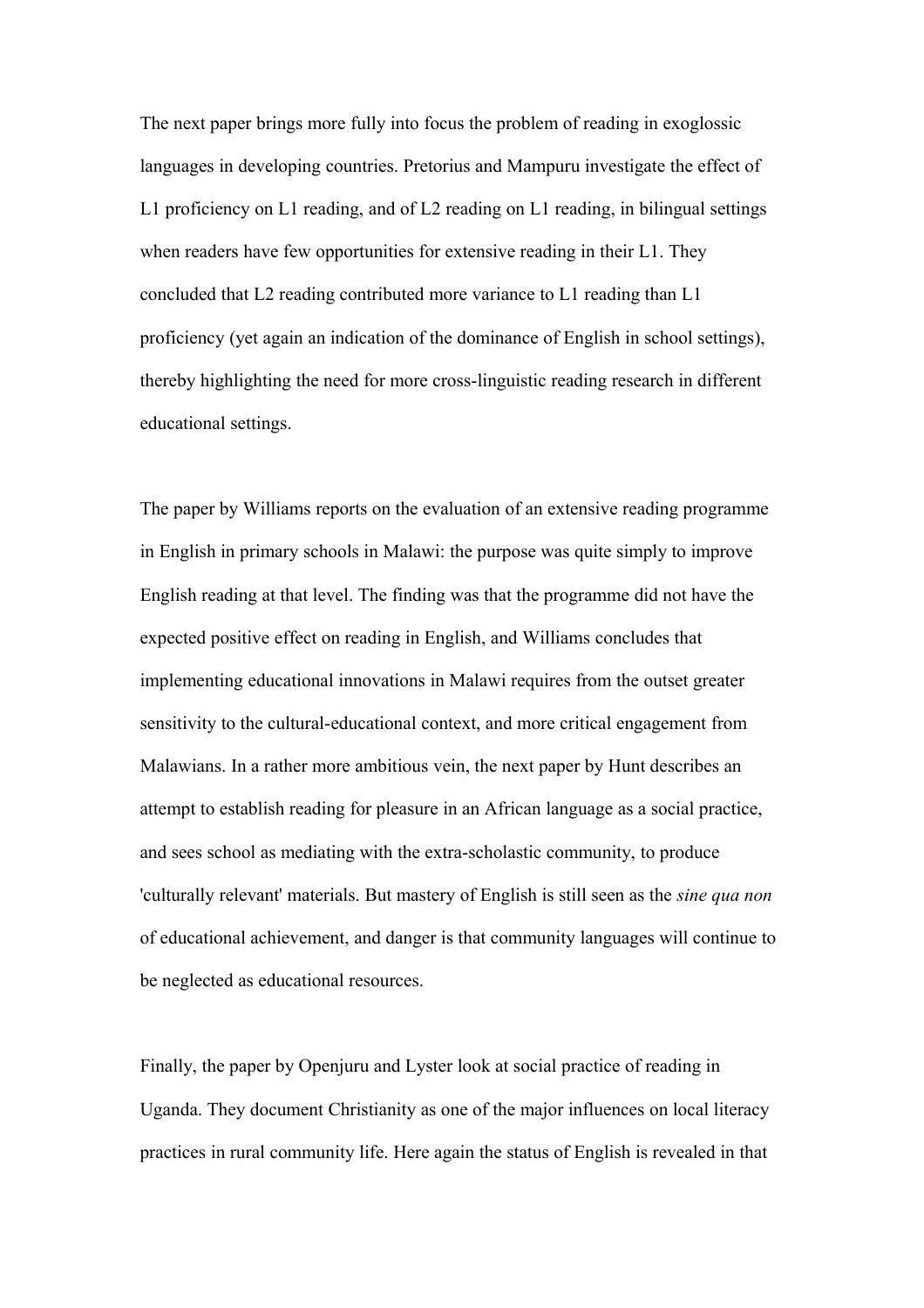most reading and writing (including public notices) is in English, with Kiswahili and Luo used primarily in oral mode. Openjuru and Lyster recommend that curriculum development for adult literacy programs could benefit from taking religious literacy practices into account in adult literacy curricula.

Education is concerned with enhancing possibilities for all individuals, and not only those in rich countries. The tradition of flying "western experts" into developing countries, where they impose projects deriving from developments in their own constituencies, has often led to disillusion on all sides, despite the fact that the project is wreathed in the rhetoric of "partnership", and its proponents invariably wellmeaning. A further consequence is that there is, in developing countries, a relative dearth of educational and psycholinguistic research on reading in indigenous languages driven by nationals from those countries. If developing countries are to gain true ownership and understanding of reading research, it is clear that projects in the target contexts with meaningful participation from local specialists is a necessary foundation. This is not to advocate a narrow parochialism, but rather that research in developing countries should not neglect local needs in favour of outsider preoccupations. Likewise, those in the rich world should not be preoccupied with reading research *for* those in developing countries, but also be ready to listen to the stories of reading research *from* those in developing countries. The present volume is a contribution towards this.

## **References**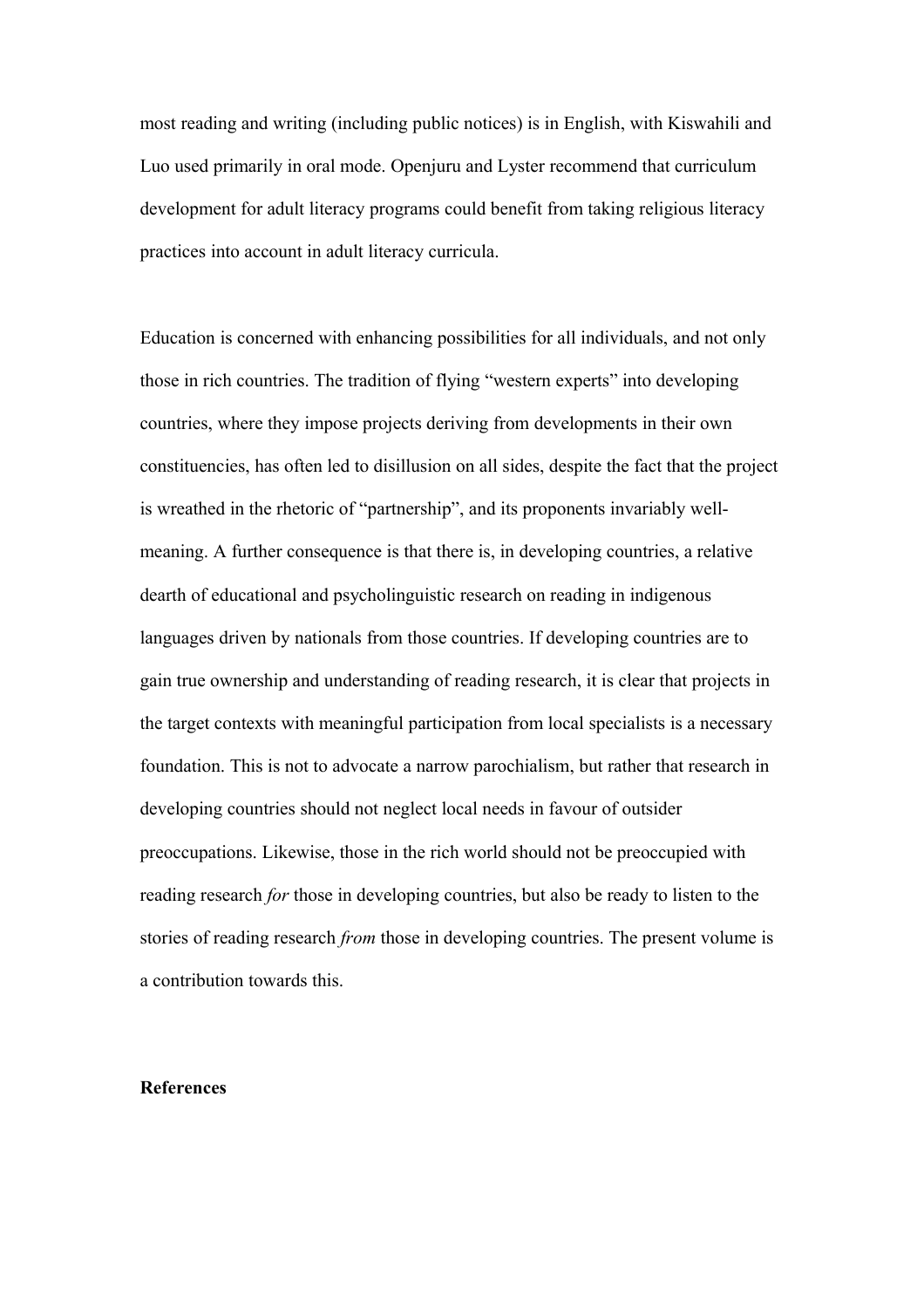- Anderson, C. A. (1966). Literacy and schooling on the development threshold: some historical cases. In Arnold, C. A. & Bowman, M. J. (eds.) *Education and Economic Development.* London: Frank Cass. 347-362.
- Association for the Development of African Education. (1996). *A Synopsis of Research Findings on Languages of Instruction and their Policy Implications for Education in Africa.* (mimeo by Working Group on Educational Research and Policy Analysis, for African Ministers of Education Meeting, Accra, 1996)
- Azariadis, C., & Drazen, A. (1990). Threshold externalities in economic development. *The Quarterly Journal of Economics* May 1990: 501-26.
- Bamgbose, A. (1991). *Language and the Nation.* Edinburgh: Edinburgh University Press for the International African Institute.
- Bamgbose, A. (1991). *Language and the Nation.* Edinburgh: Edinburgh University Press for the International African Institute.
- Blommaert, J. (1999) The debate is open' in Blommaert, J. (ed.). *Language ideological debates.* Berlin: Mouton de Gruyter. '1-38.

Blommaert, J. (2005) *Discourse.* Cambridge: Cambridge University Press.

Crystal, D. (2003) (2nd ed.) *English as a Global Language.* CUP: Cambridge.

- Eisemon, T. O., J.Schwille, R. Prouty, F. Ukobizoba, D. Kana & G. Manirabona. (1993) 'Providing quality education when resources are scarce: strategies for increasing primary school effectiveness in Burundi'. In Levin H. M. and M. L. Lockheed (eds.): *Effective Schools in Developing Countries* London: The Falmer Press.130-157.
- Elley, W. B. (1994) *The IEA Study of Reading Literacy: Achievement and Instruction in thirty two school systems*. Oxford: Pergamon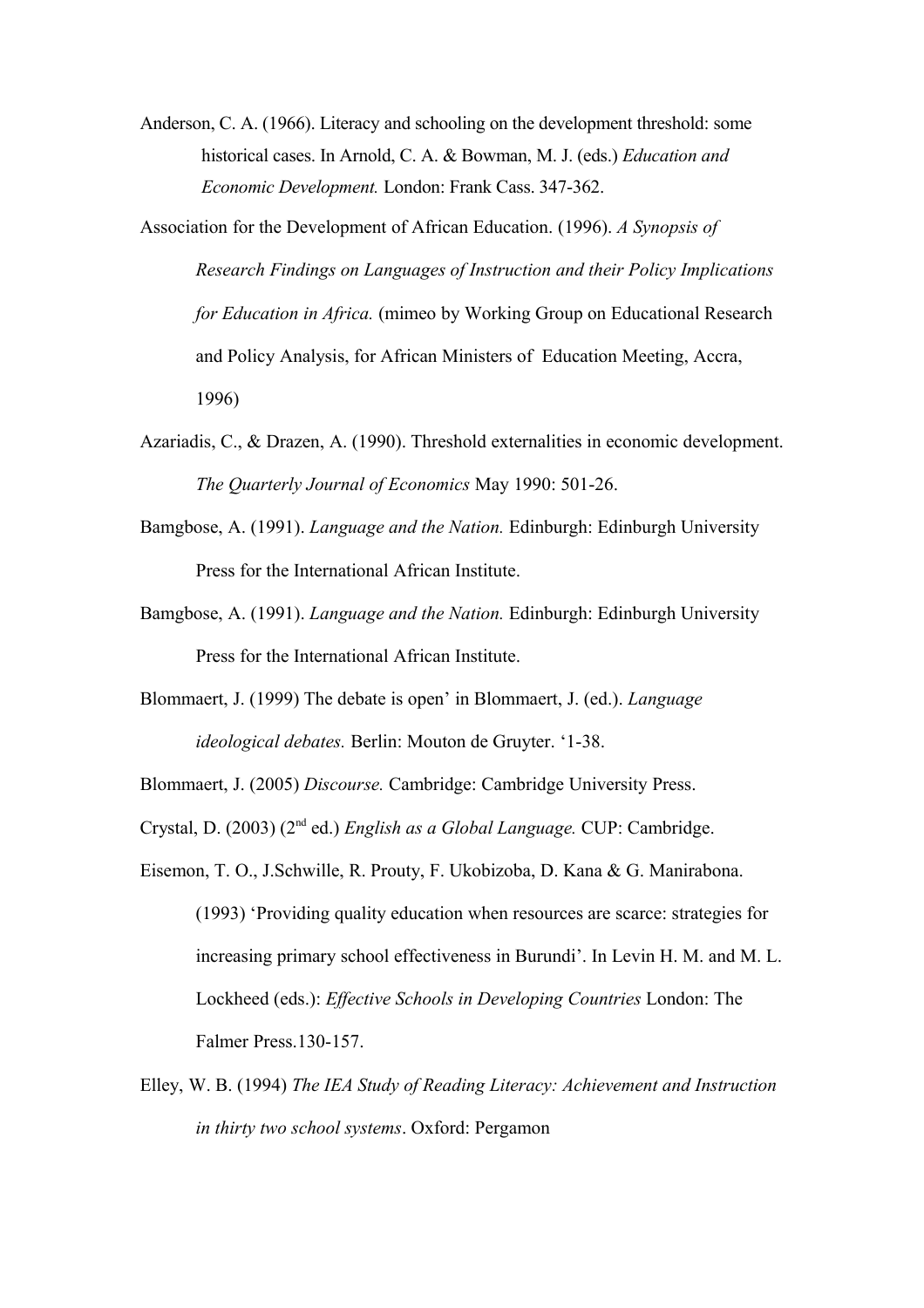- Heugh, K. (1999) Languages, development and reconstructing education in South Africa. *International Journal of Educational Development,* 19: 301-313.
- King, K. (ed.) (1998) Preface in *NORRAG News*. Edinburgh: Centre for African Studies, Edinburgh University.
- Kulpoo, D. 1998. The quality of education: some policy suggestions based on a survey of schools: Mauritius. (SACMEQ Policy Research: Report No. 1) Paris: International Institute for Educational Planning, UNESCO.
- Machingaidze, T., P. Pfukani & S. Shumba. 1998. The Quality of Education: some Policy Suggestions Based on a Survey of Schools: Zimbabwe. (SACMEQ, Policy Research Report No. 3) Paris: International Institute for Educational Planning, UNESCO.
- Martin-Jones, M. & Jones, K. (2000). *Multilingual literacies.* Amsterdam & Philadelphia: John Benjamins.
- Mazrui, A. (1996) Language policy and the foundations of democracy: an African perspective. *International Journal of the Sociology of Language.* 118:107-124.
- McKay, S. L. & Hornberger N. H. (Eds.)1996. *Sociolinguistics and language teaching.* Cambridge: Cambridge University Press.
- McKay, S. L. (1996) Literacy and literacies. In Mckay and Hornberger (Eds.) *Sociolinguistics and language teaching.*(pp. 421-446).Cambridge: Cambridge University Press.
- Milner, G., Chimombo, J. Banda, T. & C. Mchikoma. 2001. The quality of primary education in Malawi (an interim report). (Working document in SACMEQ Reports) Paris: International Institute for Educational Planning, UNESCO.
- Ministry of Education, [Zambia], (1976) *Education for development: Draft statement on educational reform,* Lusaka, Zambia: Ministry of Education.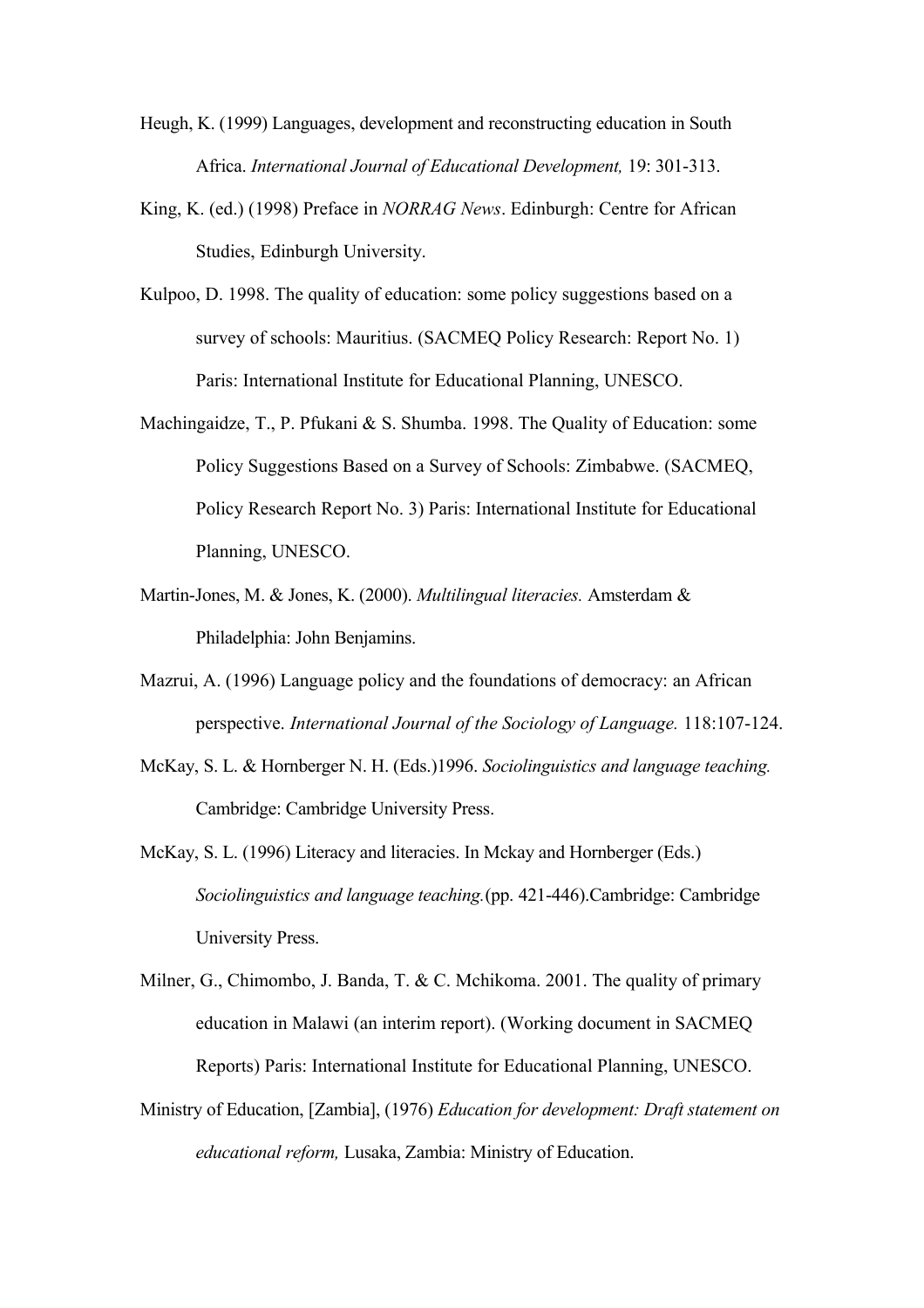- Nassor, S. & Mohammed, K. A. 1998. The quality of education: some policy suggestions based on a survey of schools: Zanzibar. (SACMEQ Policy Research: Report No. 4) Paris: International Institute for Educational Planning, UNESCO.
- Nkamba, M. & Kanyika, J. 1998. The quality of education: some policy suggestions based on a survey of schools: Zambia. (SACMEQ Policy Research: Report No. 5) Paris: International Institute for Educational Planning, UNESCO.
- Olson, D. R (2001) 'Preface'. In Olson, D. R. & Torrance, N. (Eds.) (2001) *The making of literate societies.* (pp. x-xiii) Oxford: Blackwell
- Phillipson, R. & Skutnabb-Kangas, T. (1994) Language rights in postcolonial Africa. In Skutnabb-Kangas, T., & Phillipson, R. (eds.) *Linguistic Human Rights: Overcoming Linguistic Discrimination.* (pp. 335-345) New York: Mouton de Gruyter.
- Rassool, N. (1999) *Literacy for Sustainable Development in the Age of Information.* Clevedon: Multilingual Matters.
- Rubagumya, C. M., (Ed.) 1991. *Language in Education in Africa.* Clevedon: Multilingual Matters.
- Spencer, J. (1985) Language and development: the unequal equation. In Wolfson, N. & Manes, J. (Eds.) *Language of Inequality*. (pp. 387-397)Berlin: Mouton. .
- Street, B. V. (1984) *Literacy in Theory and Practice.* Cambridge: Cambridge University Press.
- Street, B. V. (1995) *Social Literacies: Critical Approaches to Literacy in Development, Ethnography, and Education.* Harlow: Addison Wesley Longman.
- Street, B. V. (2003) 'The implications of the 'New Literacy Studies' for literacy education' In Goodman, S. Lillis, T., Maybin, J. & N. Mercer. (eds.) *Language,*